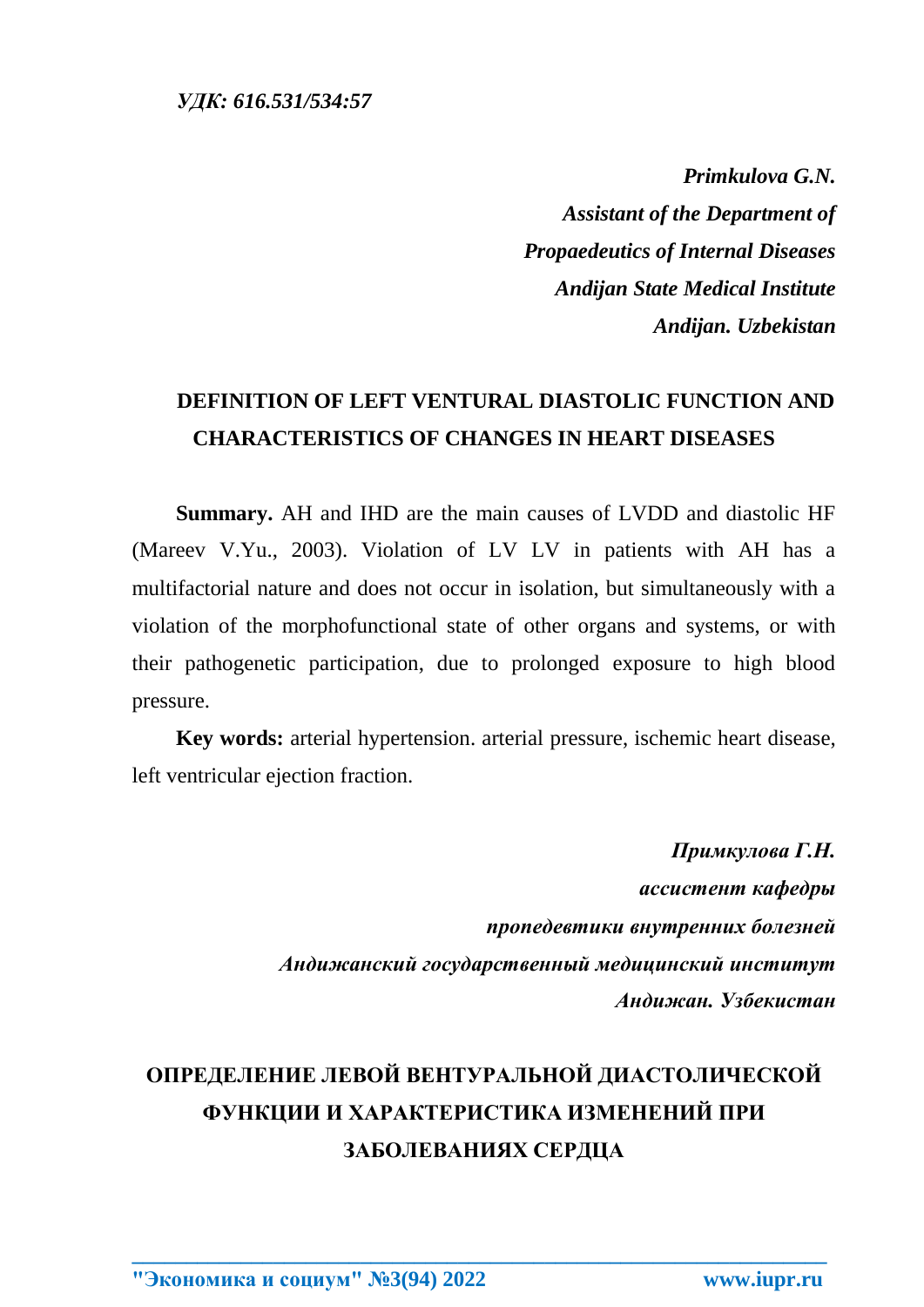**Резюме.** АГ и ИБС - основные причины развития ДДЛЖ и диастолической СН (Мареев В.Ю., 2003). Нарушение ДФЛЖ у больных АГ имеет мультифакторную природу и происходит не изолированно, а одновременно с нарушением морфофункционального состояния других органов и систем, или при их патогенетическом участии, вследствие длительного воздействия высокого АД.

*Ключевые слова:* артеоиальная гипертензия. артериальная давления, ишемическая болезнь сердца, фракцией выброса левого желудочка.

**Relevance.** The significance and role of LVDD in the pathogenesis, clinical course, and prognosis of HF began to be determined only during the last three decades [4]. It has now been proven that diastolic disorders are the cause of HF in approximately 30-40% of cases [3]. Moreover, there is evidence that disturbances in the diastolic properties of the myocardium usually precede a decrease in LV pumping function and can even lead to the onset of HF symptoms in isolation [2].

AH and IHD are the main causes of LVDD and diastolic HF (Mareev V.Yu., 2003). Violation of LV LV in patients with AH has a multifactorial nature and does not occur in isolation, but simultaneously with a violation of the morphofunctional state of other organs and systems, or with their pathogenetic participation, due to prolonged exposure to high blood pressure [1].

According to the theory of "wear and tear" (Kushakovsky M.S., Balyabin A.A., 1991), hypertension is also the main cause of damage to the heart valves of the DC, which in old age, even without the formation of a defect, leads to the development of LVDD.

**Purpose of the study.** Based on the foregoing, the goal of the study was set: to find new mechanisms of pathogenesis, develop criteria for clinical and functional classification and give a comparative assessment of various types of treatment for left ventricular diastolic dysfunction in patients with hypertension and coronary artery disease.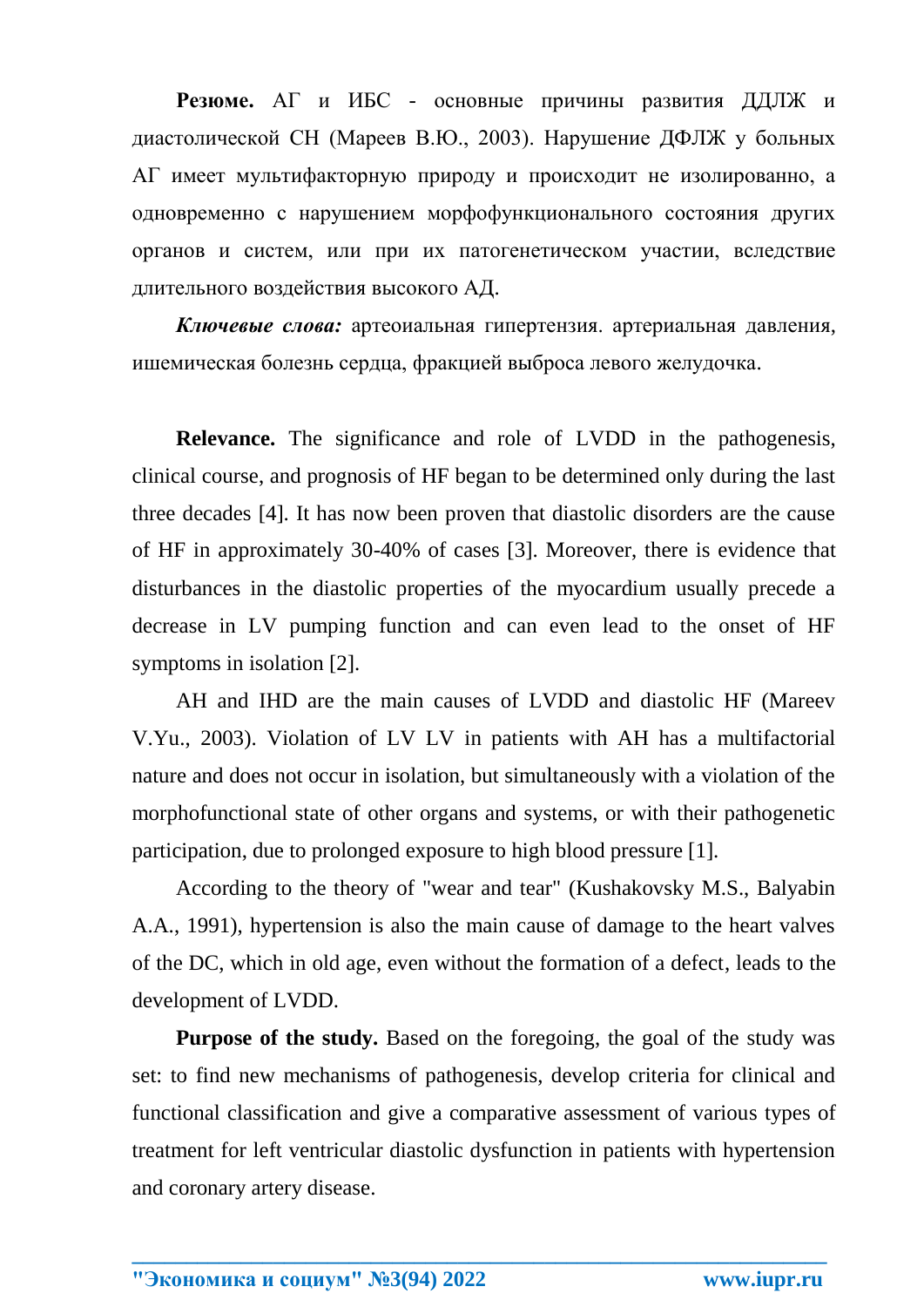**Materials and research methods.** The study included patients under the age of 70 years with a stable course of coronary heart disease (CHD) during the previous month, with a left ventricular ejection fraction (LVEF) of at least 45%. A mandatory criterion was the presence of a stable sinus rhythm in the patient.

**Results of the study and their discussion.** The features of the AH syndrome that contribute to the development of LVDD are the duration of its existence in the presence of a high level and daily load, both SBP and DBP, increased BP variability during the day, no decrease, increase and high BP load at night, as well as a high rate of morning rise HELL.

In the presence of LVDD in patients with AH, microalbuminuria occurs 6 times more often than in normal LV relaxation, while the identification of correlations between the fact of detection of microalbuminuria and LVDF indicators does not mean the direct involvement of microalbuminuria in the pathogenesis of impaired relaxation, but indicates the synchronous development of two processes - morphofunctional restructuring of the left ventricle and nephropathy, equally dependent on the severity of the AH syndrome, in particular, on the absence of a nocturnal decrease in blood pressure.

In most patients with AH, DD developed against the background of LV remodeling by the type of concentric hypertrophy with a tendency in the presence of volume overload to the formation of eccentric hypertrophy, and high correlations reliably confirmed the dependence of the development of LVDD on an increase in LV myocardial mass.

The development of LVDD in AH is facilitated by impaired endothelial function, which is expressed in a decrease in endothelium-dependent vasodilation and an increase in the serum concentration of endothelin-1 by 1.36 times, as well as vascular remodeling with an increase in the thickness of the intima-media complex and stiffness of the walls of the arteries.

Long-term hypertension with a predominant increase in the level, variability and daily load of SBP contributes to the development of DC AV, which is accompanied by an increase in the systolic rate of aortic blood flow and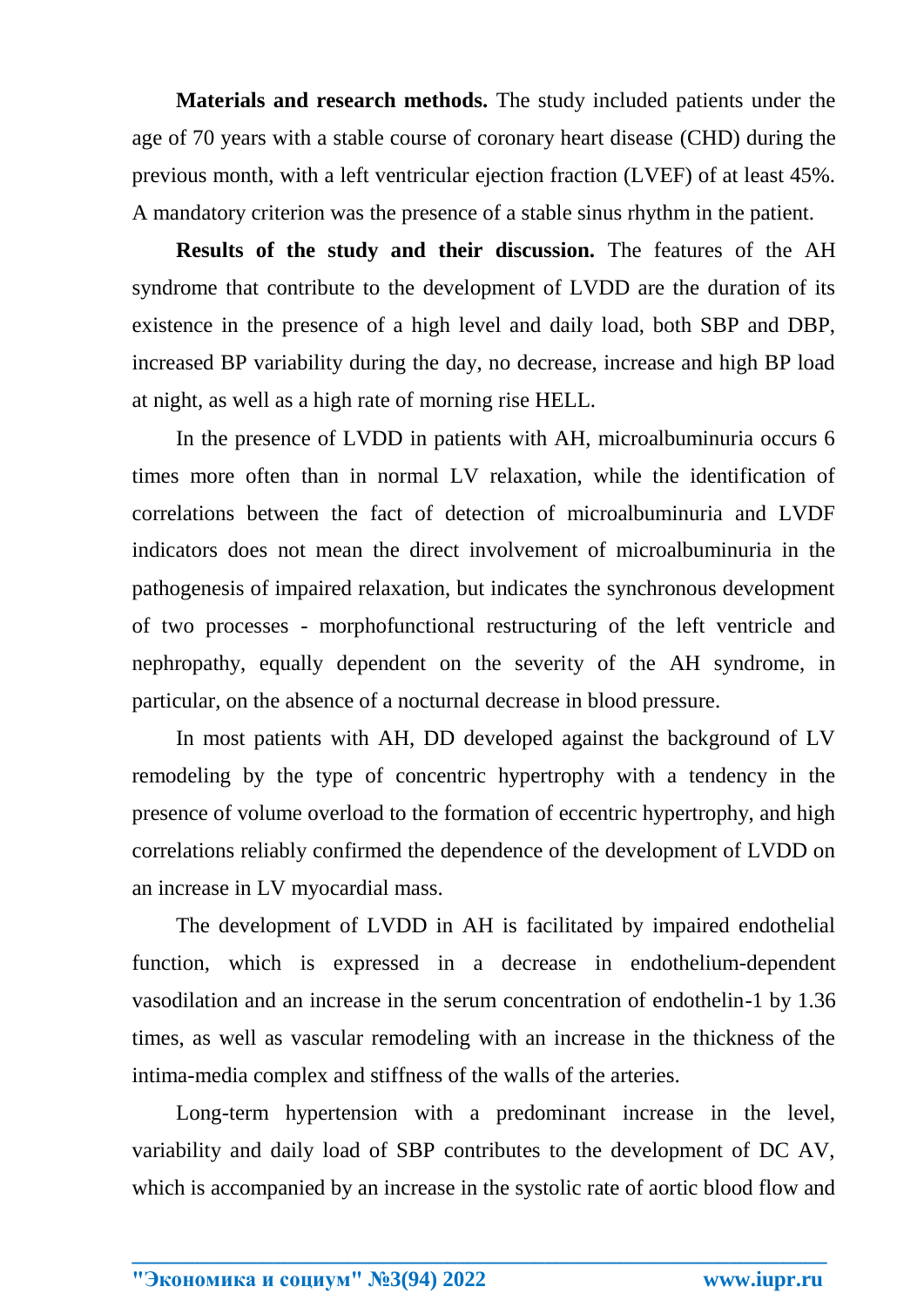pressure gradient between the left ventricle and aorta and is an independent risk factor for both hypertrophic remodeling and LV DD, progressing with increasing the number of valves affected by calcification, which does not allow even moderate DC AK to be considered a benign process.

**Output.** New criteria have been developed for determining the stage of LVDD based on a Doppler echocardiographic study of high-amplitude reflected motion signals and parameters of the transmitral blood flow, as well as an assessment of clinical and functional factors: features of the daily blood pressure profile, severity of MAU, the nature and degree of remodeling of the left ventricle and peripheral vessels, the degree of endothelial dysfunction, changes in HRV and the presence and prevalence of concomitant DCAC.

The effectiveness of the use of the myocardial cytoprotector metazidine in normalizing global and regional LVDD caused by ischemia and myocardial hibernation has been proven.

The combined therapy with ACE inhibitor enalapril and AAT-losartan has been proven to be more effective in reversing LV remodeling and normalizing LVEF, compared with monotherapy with each of these drugs separately.

## **BIBLIOGRAPHY:**

1. Beresten' N.F., Krutova T.V., Drobyazko O.A. Possibilities of tissue doppler echocardiography: a literature review. // Sonography. -2002. -T.Z. -#4. p.395-401.

2. Levitsky D.O., Benevolensky D.S., Levchenko T.S. Quantitative assessment of the calcium transporting capacity of the sarcoplasmic reticulum of the heart. // In the book: Myocardial metabolism. M.: Medicine. -1981. -p.35-66.

3.Hermann P. at all. Study of the effects of alkali metals on some virulence characteristics of Candida albicans. / P. Hermann, K. Marton, K. Forgacs, E. Gal, B. Lenkey, F. Rozgonyi. // FogorvSz. 2003 Vol. 96, #2. - P. 61-4.

4. Zamorano J., Wallbridge D., Ge J., Drozdz J., Haude M., Erbel R. Assessment of cardiac physiology by tissue Doppler echocardiography.